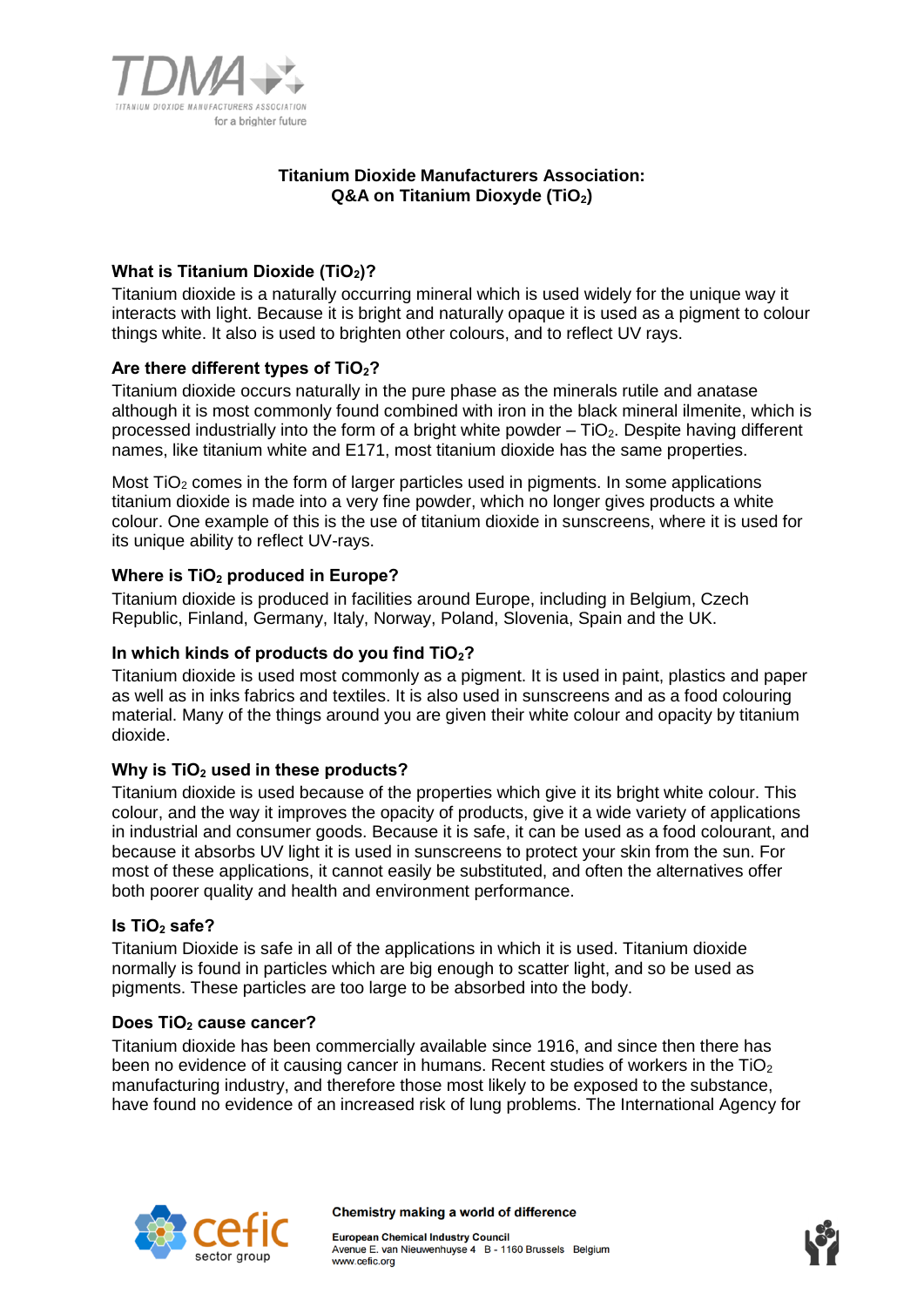

Research on Cancer (IARC) has suggested titanium dioxide is "possibly carcinogenic to humans" (Group 2B), but the key animal study suggesting a risk to human health was conducted in a single species, the rat, with tumours observed only at an exposure level many times higher than ever encountered by workers or consumers on a daily basis. However, it is generally recognised that this is due to rats suffering from something called "lung overload" which is not observed in other species such as hamsters, mice or indeed humans.

# **How is TiO<sup>2</sup> regulated in Europe?**

In Europe a number of bodies ensure that the substances available to the public are safe in the applications in which they are used. Aside from national bodies, the European Union's REACH legislation sets up a framework to monitor the chemicals we use to ensure their safety. Industry has registered the substance under this legislation and has a duty to ensure any risks from the substance are managed. The European Food Safety Authority (EFSA) examines the substances in our foods, including titanium dioxide, and gives each additive an  $E$ -number'. For TiO<sub>2</sub> that number is E171.

# **Should workers be worried about their exposure to TiO2?**

The current evidence indicates that workers should not be concerned. Four large epidemiology studies in North America and Europe, involving more than 24,000 workers in the titanium dioxide manufacturing industry, indicated no association with increased risk of cancer or with any other adverse effects from exposure to TiO<sub>2</sub>.

### **What is the EU's classification and labelling process?**

The EU classification and labelling process is an ongoing regulatory regime that seeks to harmonise the classification of substances on the basis of their hazard properties and provide labels that allow the safe handling and use of the substances. This process only looks at the inherent properties of the substance, based on available scientific data, to establish hazard classifications. It is not intended to assess whether a substance poses an actual risk to humans in its current applications and uses. Over 200 substances have already undergone this process.

# **Why is the EU seeking to classify TiO<sup>2</sup> as cancer causing?**

The French Agency for Food, Environmental and Occupational Health & Safety (ANSES) has proposed to classify  $TiO<sub>2</sub>$  as a Carcinogen, based on studies in which rats have been made to inhale exceptionally high concentrations of poorly soluble dusts, not just TiO<sub>2</sub>. Because rats react in a unique way to dust inhalation, the effects of such studies have been scientifically demonstrated not to be relevant to humans. This proposal is being evaluated by the scientific bodies of the European Union. Based on this evaluation, the European Commission will assess whether it is relevant to take any additional measure to address the safety of the substance.

#### **What effect would a classification have on the marketing and use of TiO2?**

A classification of TiO<sub>2</sub> would require all manufacturers to label TiO<sub>2</sub> in the same way. It would also mean additional controls on the exposure of the substance to workers, and potential further assessment regarding its use in specific applications.

#### **What are the next steps in the classification process?**

Today, the Risk Assessment Committee (RAC) of the European Chemicals Agency (ECHA) has reached an opinion according to which titanium dioxide should be classified as a



#### Chemistry making a world of difference

**European Chemical Industry Council** Avenue E. van Nieuwenhuyse 4 B - 1160 Brussels Belgium www.cefic.org

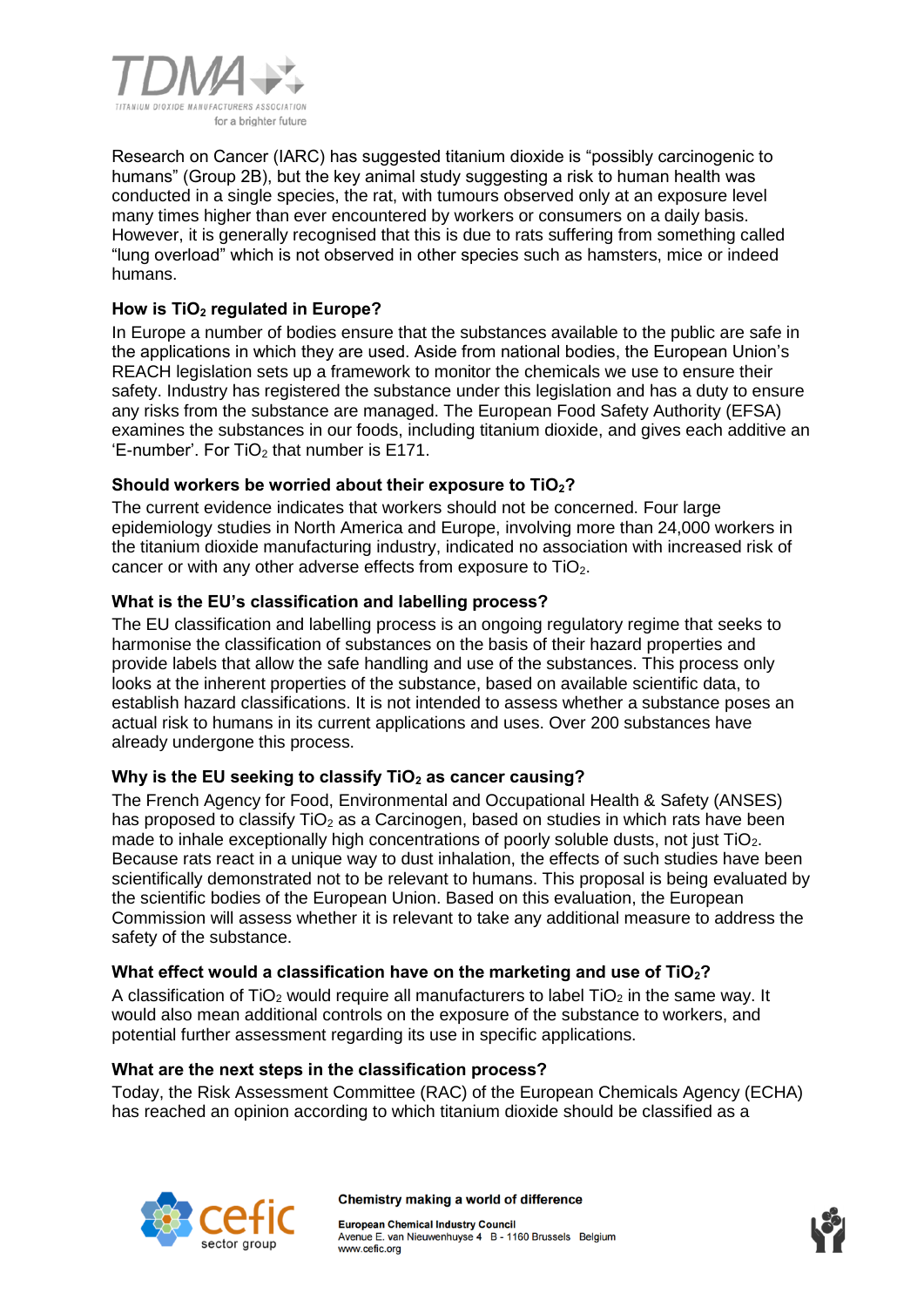

carcinogen 2. The European Commission will now evaluate the opinion and decide what, if any, regulatory measures will be taken. If a proposal for classification is adopted, the classification will mean a number of changes in the way users of titanium dioxide handle and use the substance, and the labelling information for titanium dioxide will change as such and in mixtures containing above 1% / 0.1%. For certain end uses, it may also lead to a regulatory re-evaluation of the use of the substance in these products.

# **Is TiO<sup>2</sup> safe for the environment?**

 $TiO<sub>2</sub>$  is a natural inorganic compound, insoluble in water, which has been evaluated as being not persistent nor bioaccumulative or toxic pollutant in the environment or the food chain.

# **Is TiO<sup>2</sup> safe for workers?**

TiO2, its formulations and articles are used by millions of workers; by way of example, 1 million workers apply paints and coatings and 4.5 million workers are involved in the use of plastics. When it comes to long-term exposure, extensive epidemiological studies on more than 24,000 titanium dioxide workers exposed over several decades have shown no indication of any forms of cancer arising from exposure to titanium dioxide.

# **What are nanomaterials?**

According to the European Commission nanomaterials are usually considered to be materials with at least one external dimension that measures 100 [nanometers](http://ec.europa.eu/health/scientific_committees/opinions_layman/nanomaterials/en/glossary/mno/nanometre.htm) or less or with internal structures measuring 100 nm or less. They may be in the form of particles, tubes, rods or fibres.

# **How are nanomaterials regulated?**

Nanomaterials are regulated at a European level, as all other forms of chemicals, under the REACH Regulation and the Classification and Labelling Regulation, which sets up a framework to ensure the safe management of chemicals placed on the European market. This includes the submission of safety data by industry and where necessary regulatory measures to reduce any risks arising from the production and use of substances.

# **Which applications of TiO<sup>2</sup> contain nanomaterials?**

The most commonly used form of  $TiO<sub>2</sub>$  is pigmentary, used in the vast majority of consumer applications, which is not a nanomaterial as otherwise it would not scatter visible light effectively and make things white. Nano-scale  $TiO<sub>2</sub>$  due to its transparency and UV absorbing properties, is used in certain applications such as sunscreens where it provides additional protection against the sun's rays. It is also used in certain combustion processes (boilers, power plants and diesel engine) as a catalyst, where it helps convert harmful emissions of nitrogen oxide into harmless water and nitrogen.

# **How does the industry ensure the safety of nano-scale TiO2?**

Industry is committed to managing any risks from its products as part of its commitment to product stewardship and in compliance with regulatory processes such as REACH, the European chemicals legislation. This is true for both pigmentary and nano-TiO<sub>2</sub>. In addition, it has initiated and sponsored research into the safety of nanomaterials and nano-enabled products. Significant progress has been made in test methods, data collection and assessments to evaluate any potential risks of nanomaterials in common applications.



Chemistry making a world of difference

**European Chemical Industry Council** Avenue E. van Nieuwenhuyse 4 B - 1160 Brussels Belgium www.cefic.org